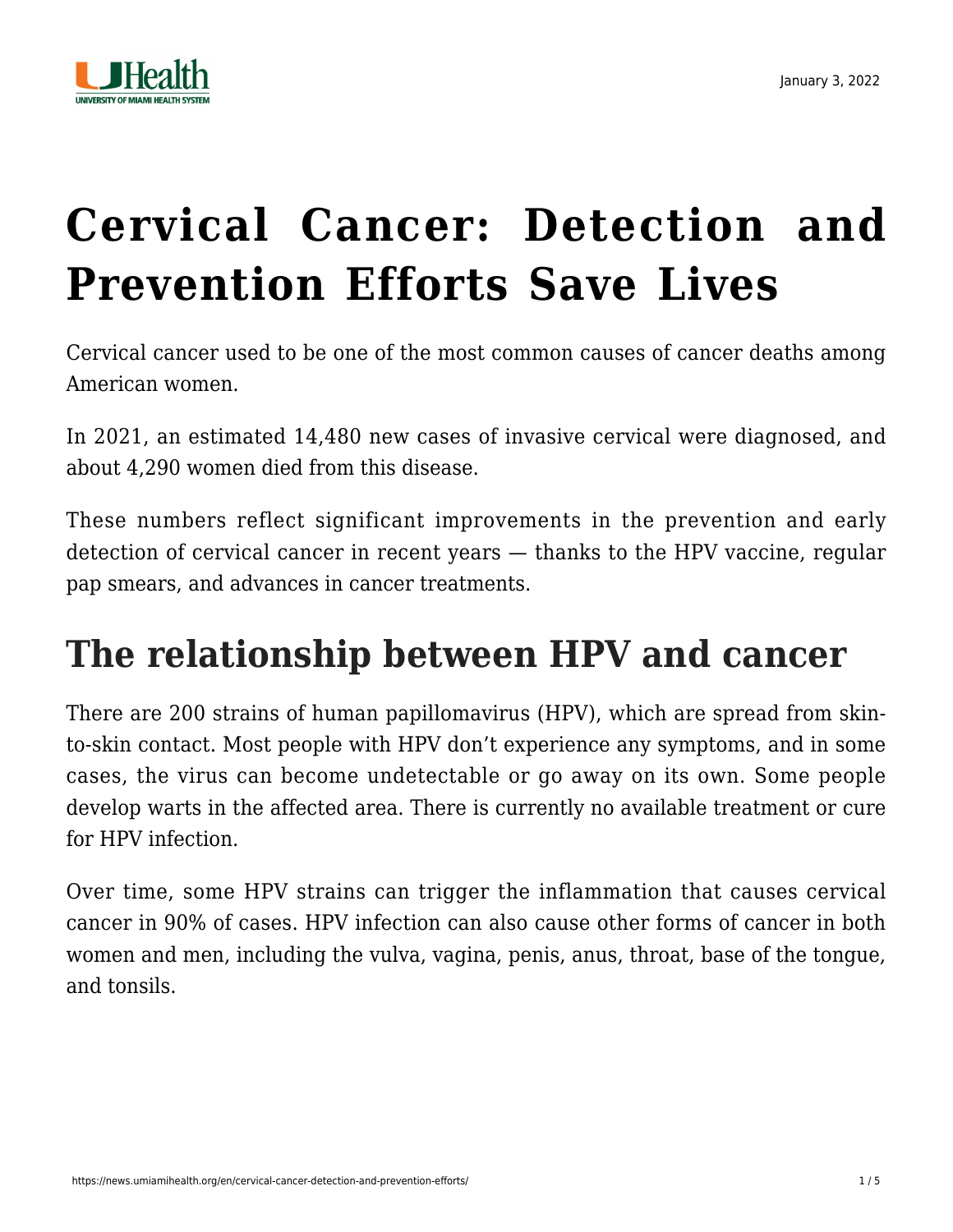



### **How to protect you and your child**



#### **HPV vaccine**

The HPV vaccine has shown to be highly effective in preventing this viral infection and related cancers later in life. Because men can spread HPV to their sexual partners, it's equally important for boys and young men to get vaccinated against HPV to protect themselves and their future partners.

To be most effective, the HPV vaccine (Gardasil in the U.S.) should be given to girls and boys between 9 to 12 years. Before age 13, children should get two doses of the vaccine 6 to 12 months apart.

Those who get the first shot after their 15th birthday need three doses, given over six months, to be fully covered.

Following a conversation with your doctor and testing, you may choose to get vaccinated between the ages of 27 and 45, based on your unique risk factors. HPV vaccination is not generally recommended for those older than age 26 because the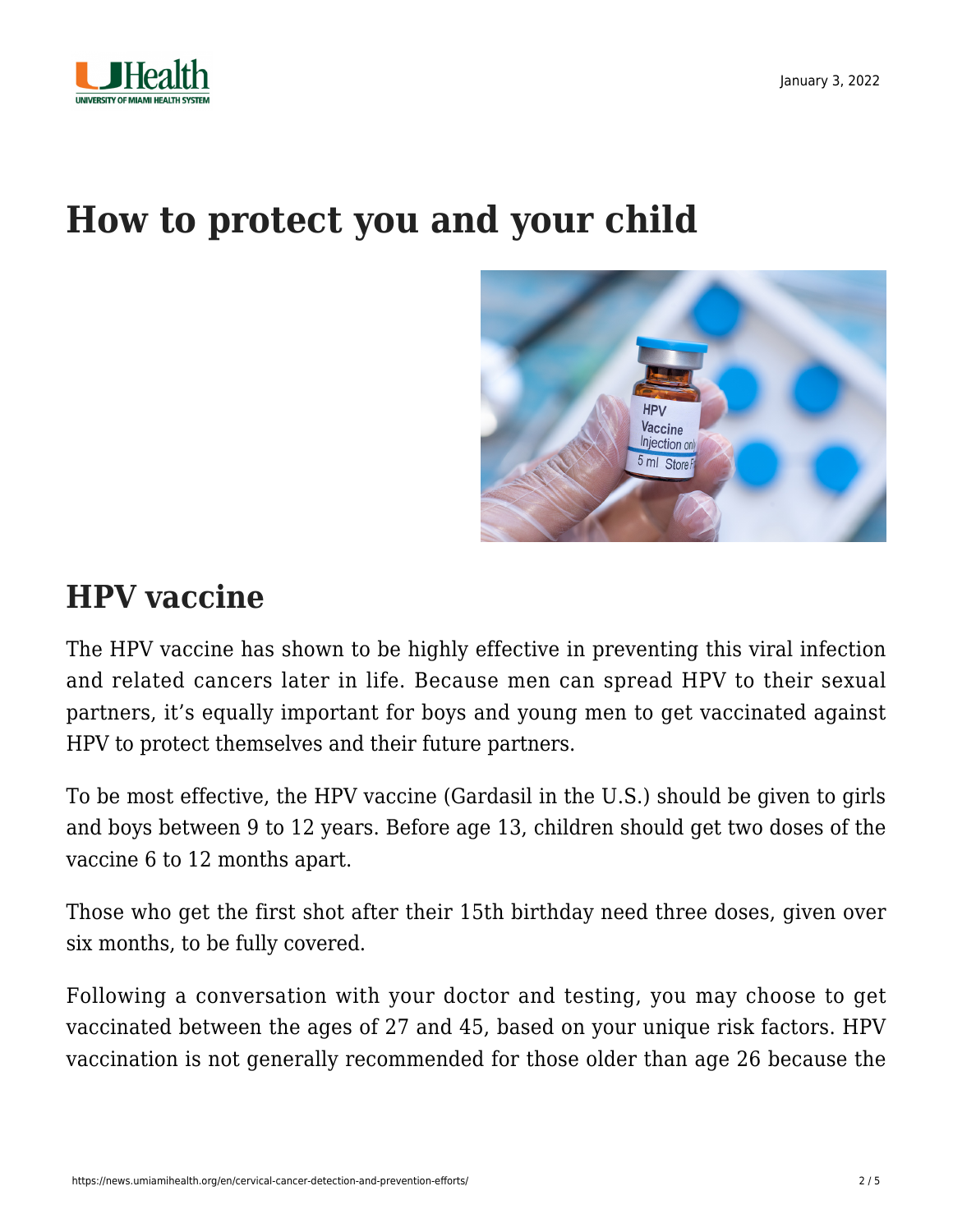

majority of people have been exposed to the virus by this age. Talk to your doctor to learn more about your risk based on your genetics and sexual activity.

#### **HPV screening**

When was your last pap smear? Pap smear tests are highly recommended to detect abnormal cells in the cervix. This is the first line of screening for HPV infection, though additional testing may be needed to confirm HPV infection.

Speak to your primary care physician or gynecologist to discuss how often you or your daughter should get a pelvic exam with cervical swab testing. Recommendations are based on your age, medical history, and sexual activity.

There is currently no test for HPV in men and teenage boys.

#### **Sexual protection**

[Nearly all sexually active people](https://www.cdc.gov/std/hpv/stdfact-hpv-and-men.htm) are exposed to HPV at some point in their lifetime. The majority of those who are unvaccinated for the virus get infected.

Using a condom or dental dam every time you have sex can reduce your chances of getting HPV from your partner(s), even in sexually monogamous relationships. But, all intimate skin-to-skin contact still carries some risk of spreading and catching HPV.

# **In 2021, the U.S. Food and Drug Association approved two new anti-cancer**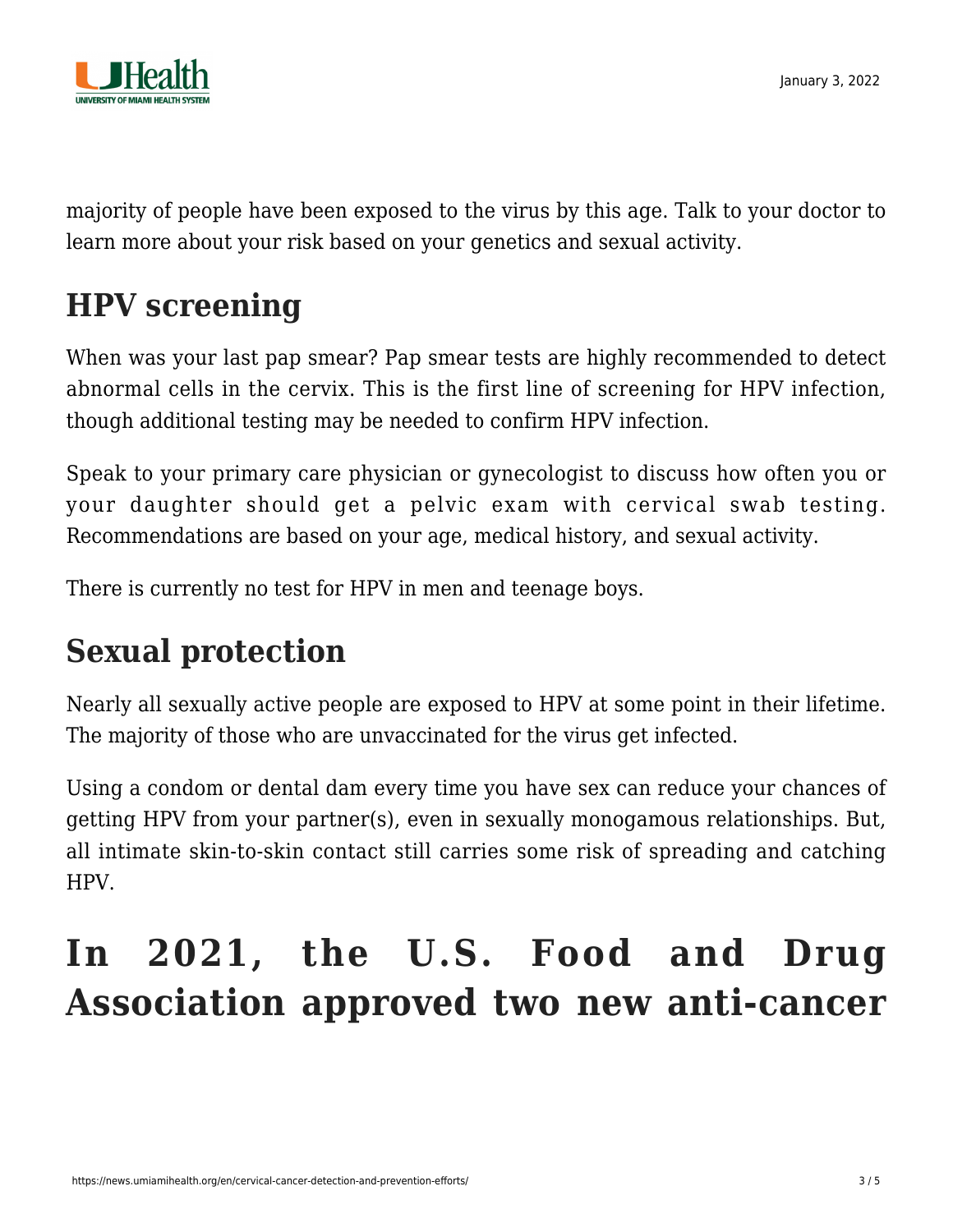

## **drugs to treat women with cervical cancer.**

Targeted therapy and immunotherapy drugs are different than chemotherapy, with different side effects.

Pembrolizumab, an immunotherapy agent, is approved for use in combination with chemotherapy and bevacizumab for patients with specific types of persistent, recurrent, or metastatic cervical cancer. And tisotumab vedotin, an antibody drug conjugate, is approved for patients with recurrent or metastatic cervical cancer.

Targeted therapies, such as anti-angiogenesis medications like bevacizumab, target specific receptors, preventing new blood vessel formation.

Additionally, novel targeted therapies are currently being developed and studied in clinical trials to confirm their safety and effectiveness in treating cervical cancer.

New vaccine therapies are also being designed to produce an immune reaction in women with advanced cervical cancer. These vaccines have the potential to kill cancer cells or stop them from growing.

Dana Kantrowitz is a contributing writer for UMiami Health News. Medically reviewed by [Marilyn Huang, M.D.,](https://sylvester-doctors.umiamihealth.org/provider/Marilyn+Huang/525519) a gynecologic oncologist and director of Sylvester's Translational Gynecologic Oncology Research.

**On Nov. 17, 2021, the World Health Organization announced**